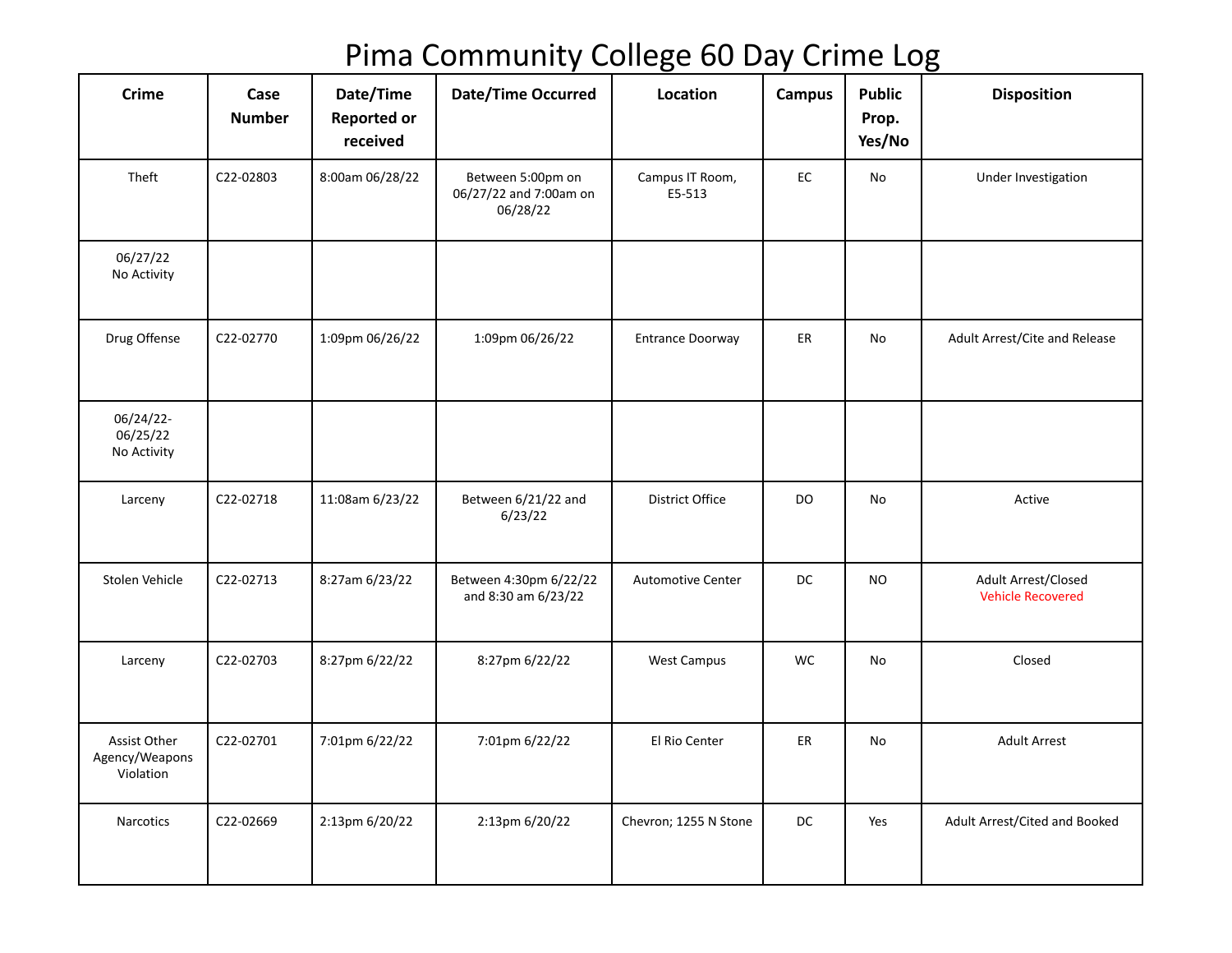| <b>Criminal Trespass</b> | C22-02665  | 8:01am 6/20/22  | 8:01am 6/20/22                               | A Building Restroom     | WC        | No        | <b>Adult Arrest/Booking</b>                      |
|--------------------------|------------|-----------------|----------------------------------------------|-------------------------|-----------|-----------|--------------------------------------------------|
| Vandalism                | C22-02659  | 8:23am 6/18/22  | 7:58am 06/04/22 and 8:21<br>am 6/18/22       | E Building              | WC        | <b>NO</b> | Closed                                           |
| Narcotics                | C22-02658  | 6:19am 6/18/22  | 6:19am 6/18/22                               | Stone/Drachman          | DC        | Yes       | Adult Arrest/Cited and Released                  |
| 6/17/22<br>No Activity   |            |                 |                                              |                         |           |           |                                                  |
| Narcotics                | C22-02634  | 7:19am 6/16/22  | 7:19am 6/16/22                               | El Pueblo               | EP        | <b>NO</b> | Adult Arrest/Cite and Release                    |
| 6/15/22<br>No Activity   |            |                 |                                              |                         |           |           |                                                  |
| Larceny                  | C22-02608  | 2:32pm 6/14/22  | Between 6/9/22 and<br>6/13/22                | ST101                   | DC        | No        | No Suspects/Leads                                |
| Larceny                  | C22-02602  | 7:56am 6/14/22  | Between 4:00pm 6/13/22<br>and 4:45pm 6/14/22 | Facilities Storage Shed | <b>DC</b> | No        | No Suspects/Leads                                |
| 06/13/22<br>No Activity  |            |                 |                                              |                         |           |           |                                                  |
| Drug Offense             | C22-025581 | 6:17am 06/12/22 | 6:17am 06/12/22`                             | At top of Stairs        | ER        | No        | Adult Arrest/Booked into the Pima<br>County Jail |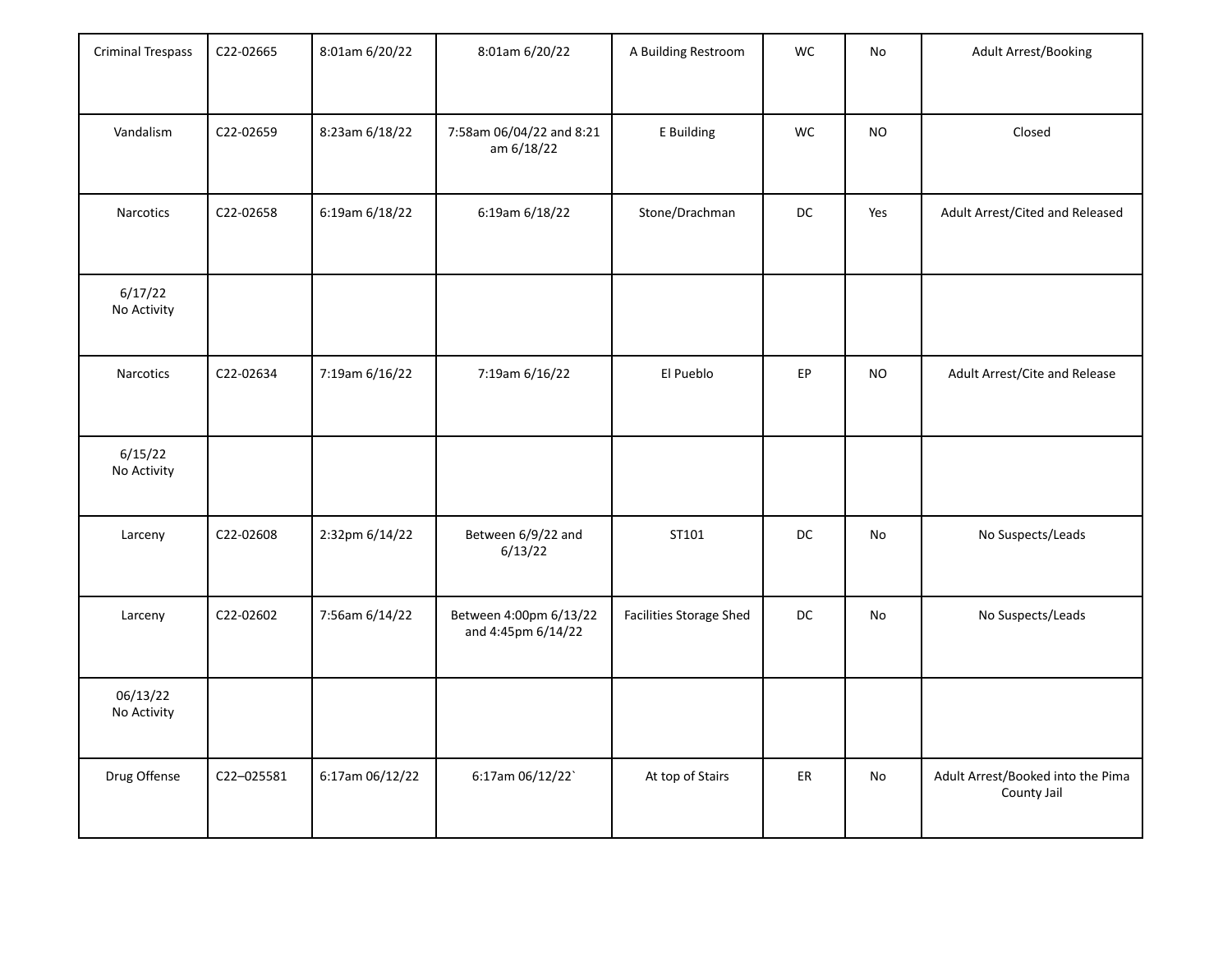| 06/11/22<br>No Activity              |            |                  |                                                         |                                                                         |           |     |                                                  |
|--------------------------------------|------------|------------------|---------------------------------------------------------|-------------------------------------------------------------------------|-----------|-----|--------------------------------------------------|
| Drug Offense                         | C22-02556  | 6:36am 06/10/22  | 6:36am 06/10/22                                         | District Office North of<br><b>B</b> Building at Bike<br>Lockers        | 29th      | No  | Adult Arrest/Cite and Release                    |
| 06/09/22<br>No Activity              |            |                  |                                                         |                                                                         |           |     |                                                  |
| Larceny                              | C22-02529  | 7:29pm 06/08/22  | Between 12:45pm and<br>1:15pm on 06/08/22               | Room AG19                                                               | <b>WC</b> | No  | Closed/No Suspects or Leads                      |
| Drug Offense                         | C22-02506  | 1:01pm 06/07/22  | 1:01pm 06/07/22                                         | Drachman Street and<br>11th Avenue<br>Southwest Quad<br><b>Bus Stop</b> | DC        | Yes | Adult Arrest/Booked into the Pima<br>County Jail |
| Larceny from<br><b>Building</b>      | C22-02503  | 10:00am 06/07/22 | Sometime Between<br>08/10/20 and 06/02/22               | District Office<br>Room A102                                            |           | No  | Case Under Investigation                         |
| 06/06/22<br>No Activity              |            |                  |                                                         |                                                                         |           |     |                                                  |
| 06/03/22-<br>06/05/22<br>No Activity |            |                  |                                                         |                                                                         |           |     |                                                  |
| <b>Criminal Speeding</b>             | C22-02442  | 10:13am 06/02/22 | 10:13am 06/02/22                                        | Eastbound Anklam<br>Road at La Cholla Blvd.                             | <b>WC</b> | Yes | Adult Arrest/Cite and Release                    |
| Larceny from<br><b>Building</b>      | C22-0-2437 | 7:41am 06/02/22  | Between 6:00pm on<br>06/01/22 and 7:35am on<br>06/02/22 | Student Services/<br>Cubicle Area                                       | <b>WC</b> | No  | Closed/No Suspects or Leads                      |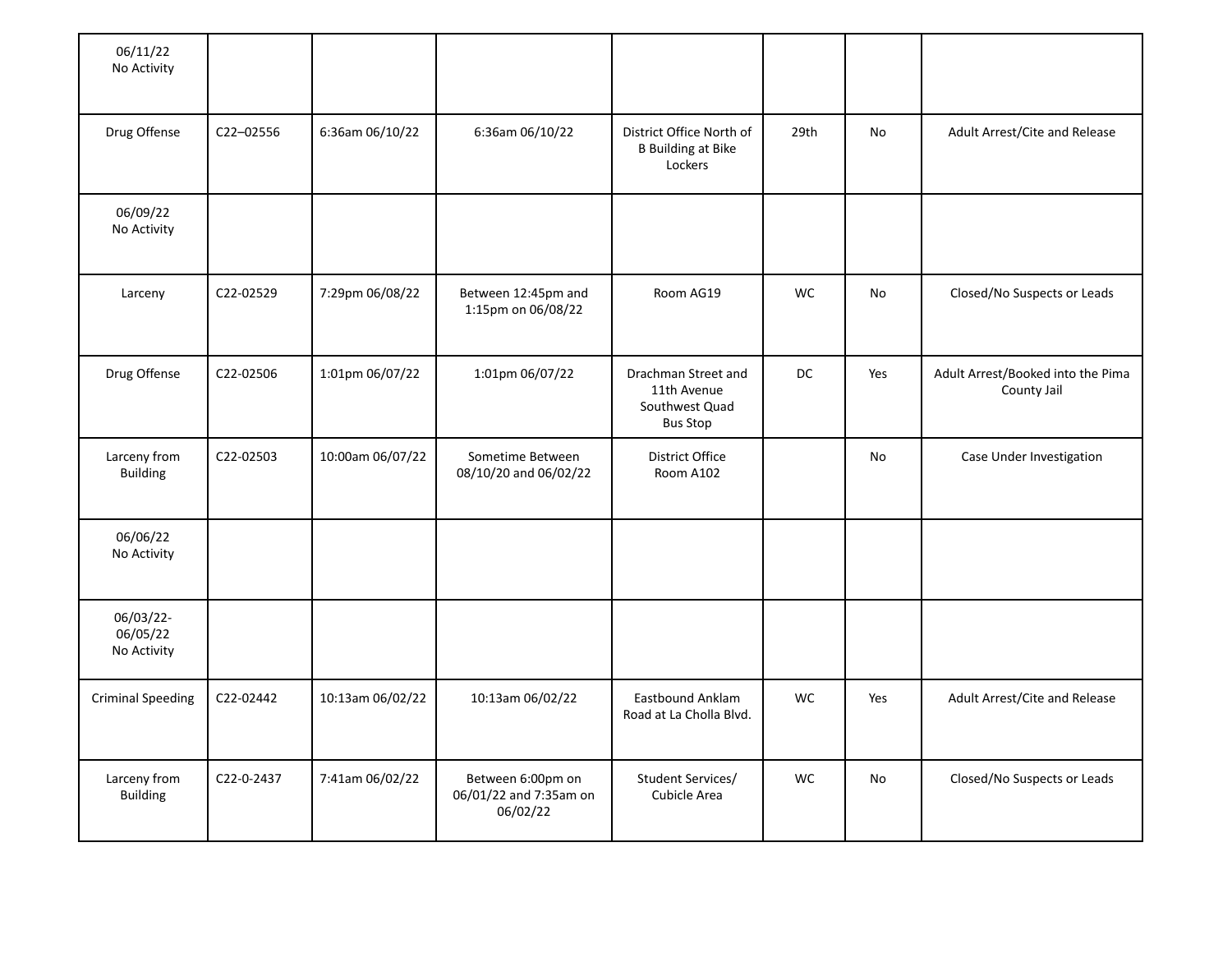| Drug Offense                                                                                | C22-02434 | 6:24am 06/02/22 | 6:24am 06/02/22  | East Stairwell                     | ER         | No  | Adult Arrest/Cite and Release                                                                      |
|---------------------------------------------------------------------------------------------|-----------|-----------------|------------------|------------------------------------|------------|-----|----------------------------------------------------------------------------------------------------|
| <b>Criminal Speeding</b>                                                                    | C22-02426 | 2:44pm 06/01/22 | 2:44pm 06/01/22  | Anklam Road and La<br>Cholla Blvd. | WC         | Yes | Adult Arrest/Cite and Release                                                                      |
| Criminal Trespass/<br>Obstructing a Peace<br>Officer/Failure to<br>Provide Truthful<br>Name | C22-02417 | 7:56am 06/01/22 | 7:54am 06/01/22  | A Building, 2nd Floor<br>Bathroom  | WC         | No  | Adult Arrest/Booked into Pima<br>County Jail                                                       |
| Drug Offense                                                                                | C22-02411 | 3:26pm 05/31/22 | 3:26pm 05/31/22  | Northeast Stairwell                | ER         | No  | Adult Arrest X 2/Cite and Release                                                                  |
| 05/30/22<br>No Activity                                                                     |           |                 |                  |                                    |            |     |                                                                                                    |
| C22-02382                                                                                   | C22-02382 | 7:50am 05/29/22 | 7:50am 05/29/22  | <b>Basketball court</b>            | ER         | No  | Adult Arrest/Cite and Release                                                                      |
| 05/28/22<br>No Activity                                                                     |           |                 |                  |                                    |            |     |                                                                                                    |
| Assault                                                                                     | C22-02370 | 1:52pm 05/27/22 | 12:45pm 05/27/22 | El Rio Center                      | ER         | No  | Closed/No Suspects or Leads                                                                        |
| <b>Drug Offense</b>                                                                         | C22-02348 | 8:22 am 5/26/22 | 8:22 am 5/26/22  | <b>Helen and Stone</b>             | <b>DTC</b> | Yes | Arrest/ Cite and release<br>05/31/22<br>Determined to be outside<br><b>College Clery Geography</b> |
| Drug Offense                                                                                | C22-02328 | 7:32 am 5/25/22 | 7:32 am 5/25/22  | Courtyard near<br>restrooms        | EP         | No  | Arrest/cite and release X2                                                                         |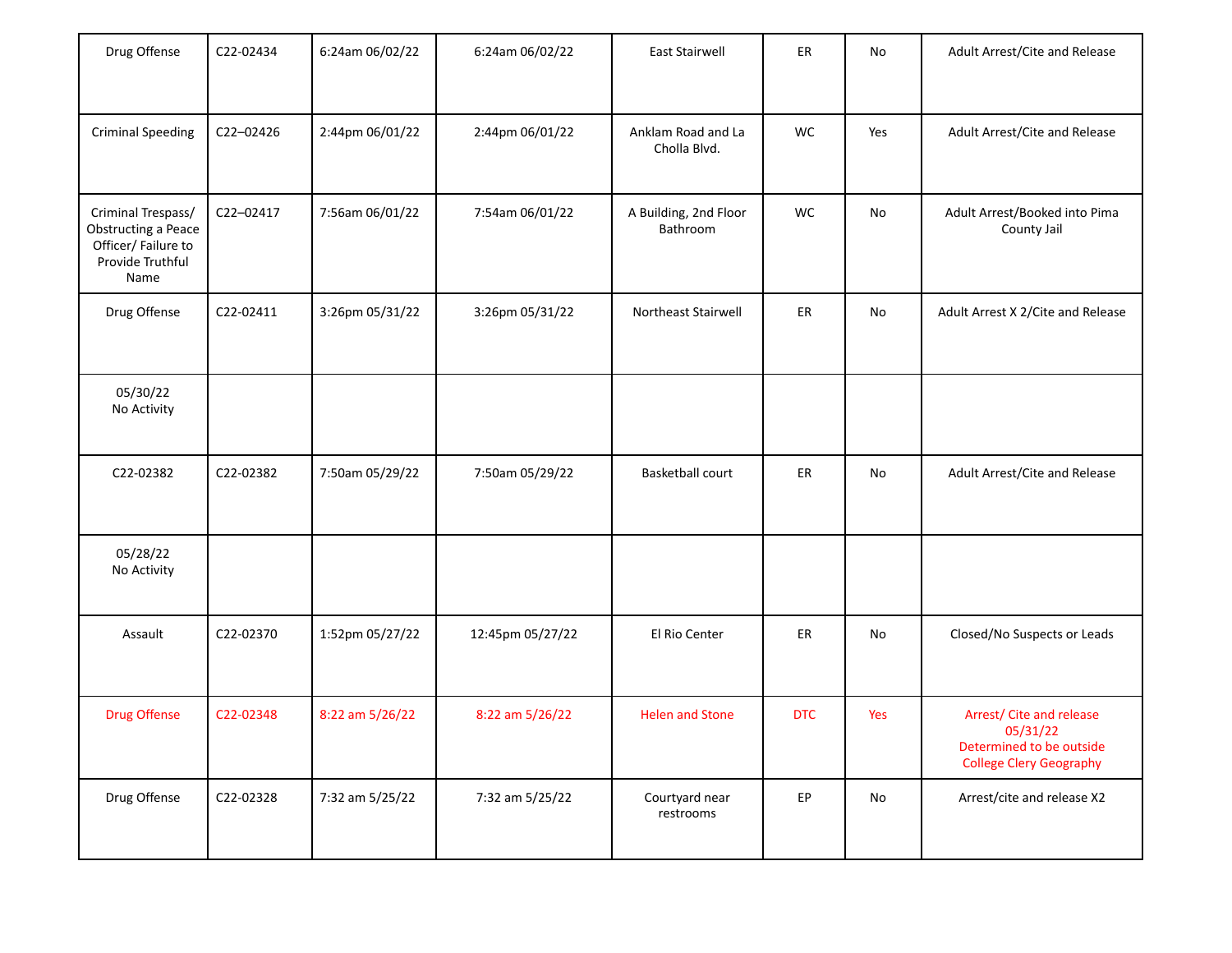| Aggravated Assault                            | C22-02335 | 12:07pm 5/25/22  | 12:07 pm5/25/22                           | Bust stop and adjacent<br>parking lot  | EC        | No | Adult arrest/booked                                                                                              |
|-----------------------------------------------|-----------|------------------|-------------------------------------------|----------------------------------------|-----------|----|------------------------------------------------------------------------------------------------------------------|
| Drug Offense                                  | C22-02317 | 9:40am 05/24/22  | 9:40am 05/24/22                           | Parking Lot South of<br>the Chevron    | DC        | No | Adult Arrest/Pre-Trial Release                                                                                   |
| 05/23/22<br>No Activity                       |           |                  |                                           |                                        |           |    |                                                                                                                  |
| Drug Offense                                  | C22-02288 | 12:02pm 05/22/22 | 12:02pm 05/22/22                          | Behind the Library                     | EP        | No | Adult Arrest/Cite and Release                                                                                    |
| 05/21/22<br><b>No Activity</b><br>(Amendment) |           |                  |                                           |                                        |           |    |                                                                                                                  |
| Drug Offense                                  | C22-02269 | 8:13am 05/20/22  | 8:13am 05/20/22                           | Park Bench South of<br>the Pool Area   | EP        | No | Adult arrest X 2<br>One for Possession of Drug<br>Paraphernalia, One for Possession.<br>Both Cited and Released. |
| 5/19/22<br>No Activity                        |           |                  |                                           |                                        |           |    |                                                                                                                  |
| 05/18/22<br>No Activity                       |           |                  |                                           |                                        |           |    |                                                                                                                  |
| Theft of Motor<br>Vehicle                     | C22-02218 | 5:11am 05/17/22  | 5:00am 05/17/22                           | Grounds Shop<br>Fenced Area            | WC        | No | Closed/No Suspects or Leads                                                                                      |
| Theft of Car Parts                            | C22-02209 | 12:24pm 05/16/22 | Between 9:45am and<br>12:05pm on 05/16/22 | Parking Lot NW of A<br><b>Building</b> | <b>NW</b> | No | Closed/No Suspects or Leads                                                                                      |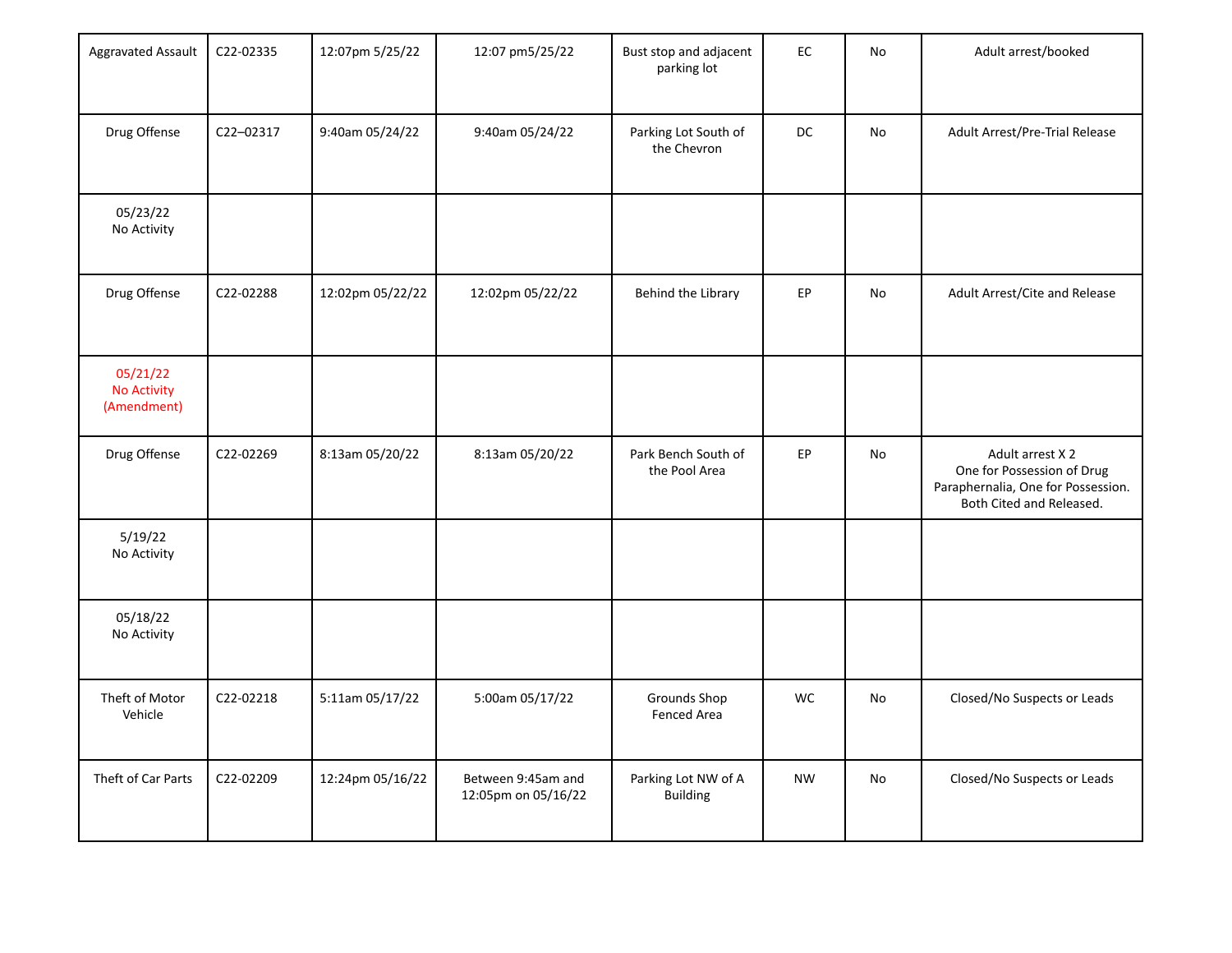| 05/13/22-<br>05/15/22<br>No Activity   |           |                  |                                                         |                                                                             |            |           |                               |
|----------------------------------------|-----------|------------------|---------------------------------------------------------|-----------------------------------------------------------------------------|------------|-----------|-------------------------------|
| 05/12/22<br>No Activity                |           |                  |                                                         |                                                                             |            |           |                               |
| Driving under the<br>Influence-Alcohol | C22-02130 | 5:56am 05/11/22  | 5:56am 05/11/22                                         | Drexel Rd. and Calle<br>Santa Cruz                                          | <b>DVC</b> | Yes       | Adult Arrest/Cite and Release |
| 05/10/22<br>No Activity                |           |                  |                                                         |                                                                             |            |           |                               |
| Driving Under the<br>Influence-Drugs   | C22-02098 | 11:02am 05/09/22 | 11:02am 05/09/22                                        | Southbound Stone Ave<br>North of Speedway<br>(In Front of 1255 N.<br>Stone) | DC         | Yes       | Adult Arrest/Cite and Release |
| <b>Criminal Damage</b>                 | C22-02096 | 6:57am 05/09/22  | Between 5:00pm on<br>05/06/22 and<br>6:57am on 05/09/22 | Room H307                                                                   | <b>WC</b>  | No        | Closed/No Suspects or Leads   |
| 05/06/22-<br>05/08/22<br>No Activity   |           |                  |                                                         |                                                                             |            |           |                               |
| Theft                                  | C22-02045 | 2:42pm 5/5/22    | 4:00pm-6:30pm 5/4/22                                    | <b>NW Lots</b>                                                              | EC         | <b>NO</b> | No Suspects/Leads             |
| Theft                                  | C22-02035 | 8:31am 5/5/22    | Unknown                                                 | Veterans Center                                                             | EC         | <b>NO</b> | No Suspects or Leads          |
| 05/04/22<br>No Activity                |           |                  |                                                         |                                                                             |            |           |                               |